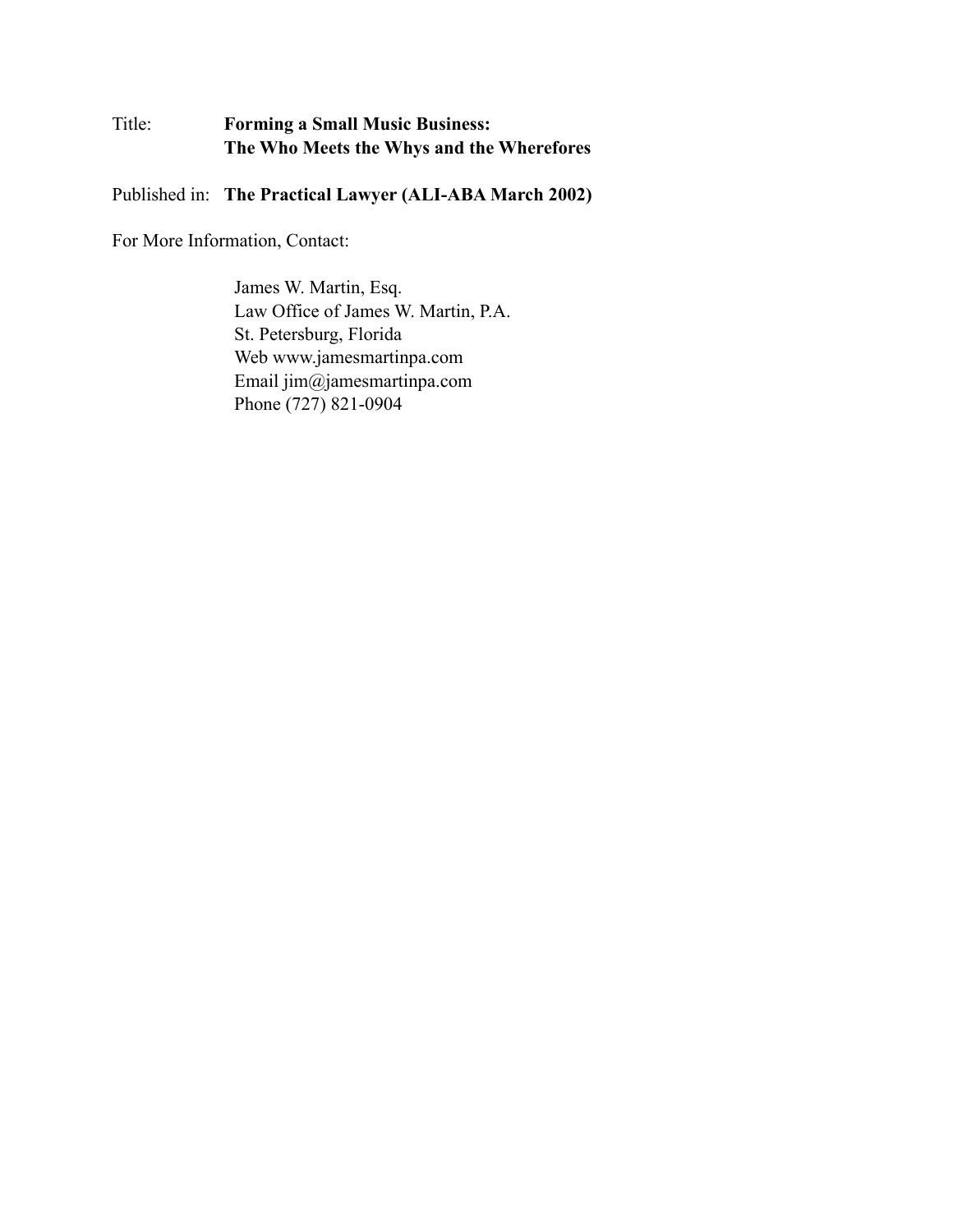

# *THE PRACTICAL*  ®

PUBLISHED BY THE AMERICAN LAW INSTITUTE-AMERICAN BAR ASSOCIATION COMMITTEE ON CONTINUING PROFESSIONAL EDUCATION EIGHT TIMES A YEAR

VOLUME 48

NUMBER 2 MARCH 2002

**Forming a Small Music Business: The Who Meets the Whys and Wherefores** 

All of ALI-ABA's periodicals, including The Practical Lawyer, are now available ONLINE. You can subscribe to the online version of any periodical, purchase an individual online issue, or purchase just a single online article, form, or checklist. Just go to www.ali-aba.org and click on "Articles and Forms Online<sup>"</sup>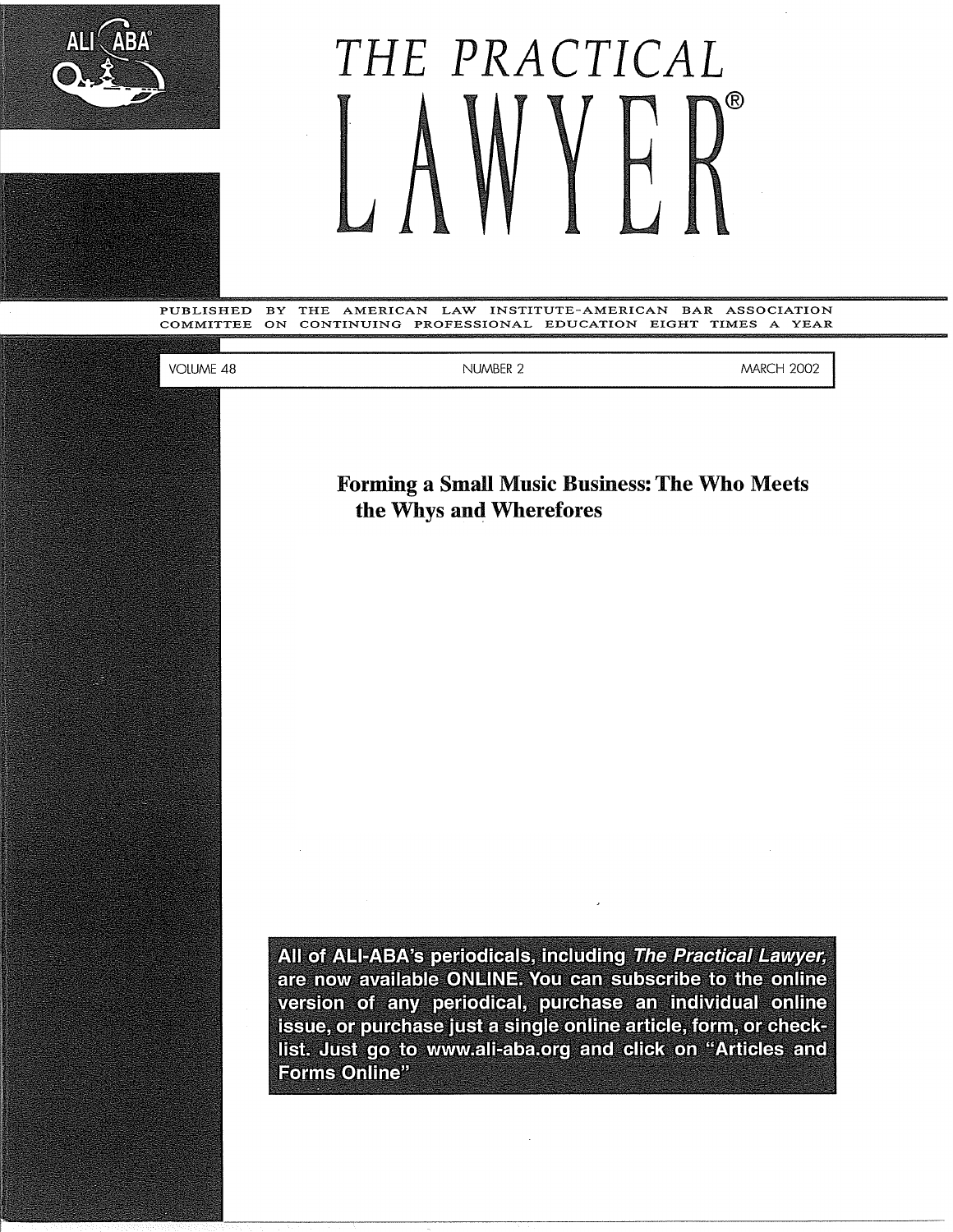# **Sma** h ŃĆ The Who Meets the W and Wherefores **James W. Martin** The music business is extremely unpredictable. If your client wants to get into it, you have to be ready to ask some probing questions.

**REMEMBER THE WHO?** Remember when they were young? Well, I do. That's when I had my first music client. It was a local band that could cover the Who, the Beatles, the Stones, and myriad other rock bands so well you'd think they were from England. They were good, they were young, they were energetic, and they thought they would be the hottest new band by the time the sun came up tomorrow. But they

r

never made it. Less than a month after I met with them, they split up, never to be seen or heard from again. And they didn't pay my bill.

That's a lesson a first-year lawyer never forgets. Music is a volatile business; choose your clients carefully. Just because they sound like they're on the radio doesn't mean they are or ever will be. So I spent the next 25 years of my law practice developing a more analytical ap-

**James W. Martin** practices corporate, real estate and estate planrring law in St. Petersburg, Florida, for business and nonprofit clients including the Salvador Dali Museum. This article is based on a paper the author presented at the Florida Bar Entertainment, Arts & Sports Law Section Annual Retreat seminar, May 27, 2001, *Does Size Matter? Representing the New Breed of Independent Labels.* Additional articles by the author appear on his Web site at www.jamesmartinpa.com .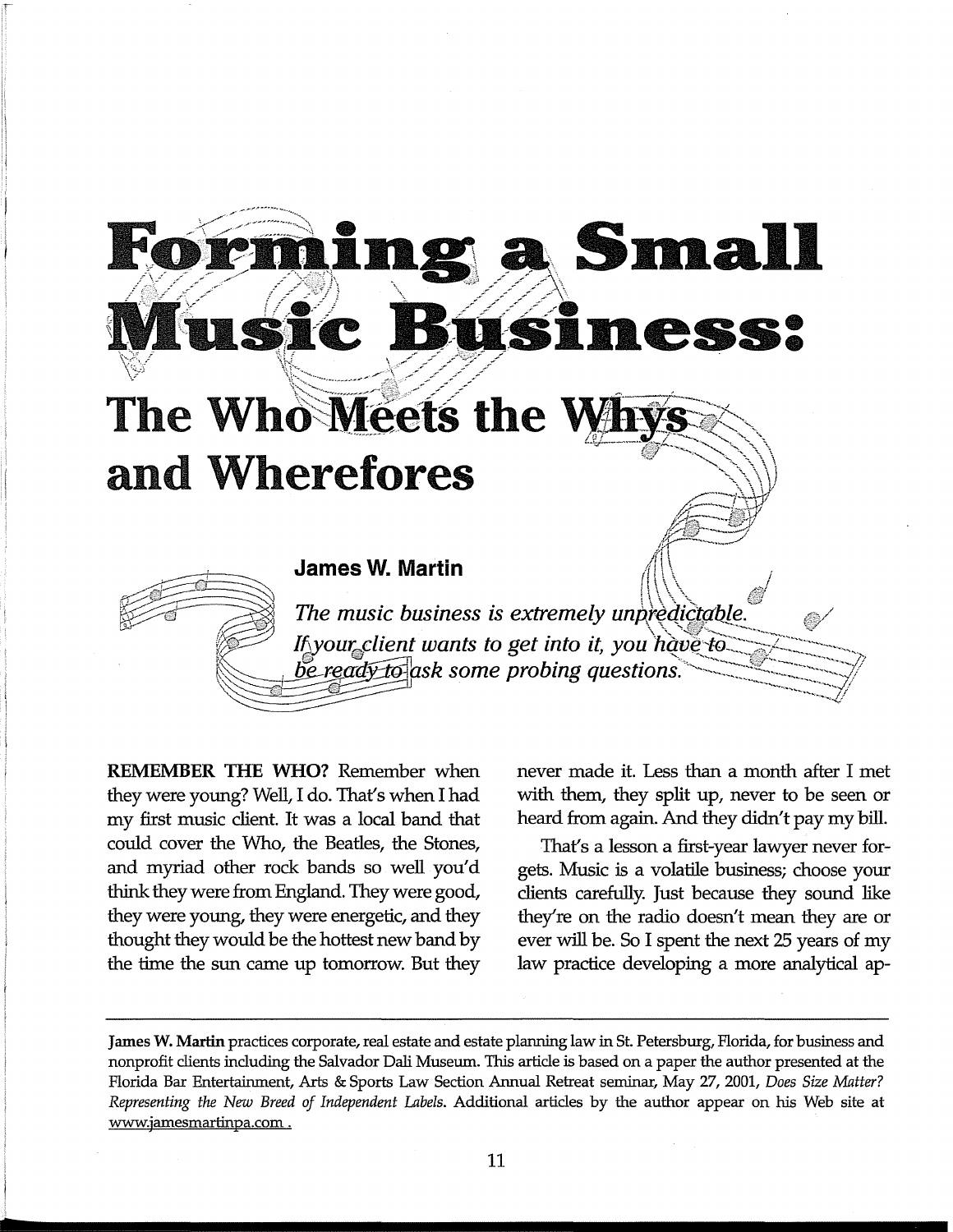proach to advising clients about the legal side of forming a small business, whether it's an art museum, a jewelry store, a contractor, an artist, or a record company. This article discusses what it boils down to.

**THE WHO** • These are questions you need to answer in your first meeting.

#### **1. Who's Your Client?**

- Avoid multiple clients;
- Is it an entity or an individual?
- Is it the one paying you?
- Do a conflicts check; and
- Prepare an engagement letter (see **http:// www.jamesmartinpa.com/lttr eng.htm).**

#### **2. Who's Not Your Client?**

- Tell them; and
- Put it in writing.

#### **3. Who's Putting in Money?**

- Will they be directors, officers, managers, or employees active in the business?
- Will they be passive?

#### **4. Who's Putting in Services?**

• Will they be paid compensation as employees or be paid stock for services?

• Have they considered the tax effect of this?

#### **5. Who's Putting in Intellectual Property?**

- What exactly is it?
- Do they own it?
- Is it registered or registrable?

#### **6. Who's the Lender?**

- Is it a bank?
- Is it really an investor disguised as a lender (see securities laws)?
- What is the loan collateral?

#### **7. Who's the Customer?**

• Is it a business (wholesale) or consumer (retail)?

- Where is it located?
- How many are there?

#### **8. Who's the Employee(s)?**

- Are they the same as the owners?
- Are they the same as the managers?
- Do they have jobs now?
- Do their present employers know (trade secret, noncompete, breach of loyalty issues)?

**THE WHYS** • These are further questions you need to answer before you get too far into the work

#### **1. Why Has Your Client Come to You?**

- What exactly does your client see as your role?
- What does your client not see as your role?
- Do you agree?

#### **2. Why Will the Owners Invest?**

• What's in it for them? Income? Growth? Fame? Celebrity? Glamour? Family? Enjoyment?

#### **3. Why Will the Lenders Lend?**

- Is there income to pay the loan payments?
- Are there assets to use as collateral?
- Is the business plan sound?

#### **4. Why Will the Customers Buy?**

- Is there competition?
- Is your client's price lower?
- Is your client's product better?
- Is what your client's doing differently *legal?*

#### **5. Why Can They Make a Profit?**

- Will their income exceed their expenses?
- When and for how long?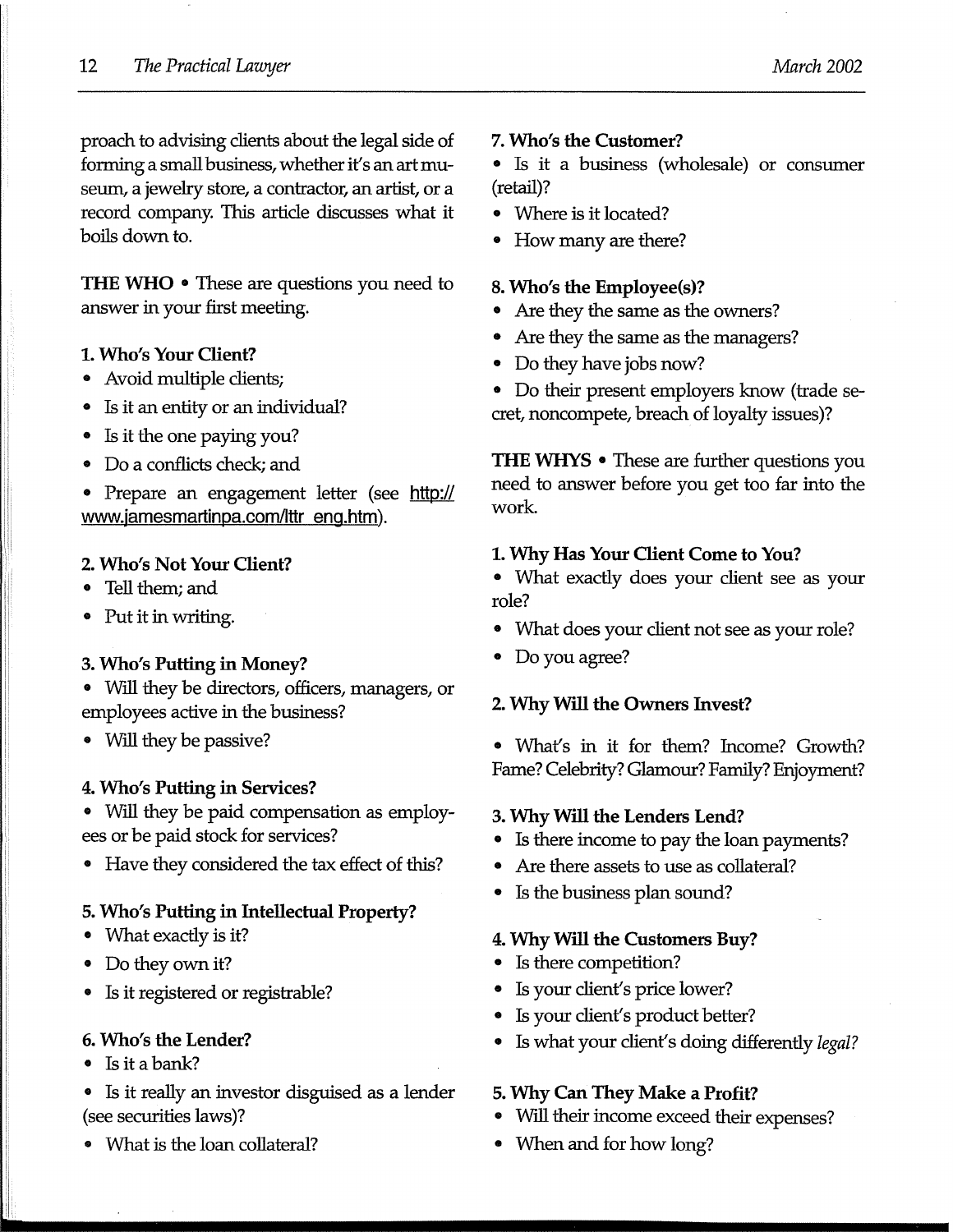- How much working capital do they have?
- How long will it take to break even?

#### **6. Why All This Now and Not Before or Later?**

- Have they done this before?
- If so, what happened?
- If not, why not?
- Can this be done better later?

**THE WHEREFORES** • These encompass what you do with the answers to the above questions (these are summarized in the New Entity Checklist which appears as the Appendix to this article).

#### **1. Diagram**

Draw a diagram and fill in what you know:

• Create a business entity diagram for the client that covers the basics for the type of entity anticipated (e.g., assets and liabilities, income and expenses, management structure, employees, and so on);

- Do this in the first meeting with the client;
- Use it as a graphical outline of points to discuss;
- Your client can point to it and tell you who's doing what and why.

#### **2. Entity**

Choose the simplest entity that works:

• Corporations are still the simplest entity that limit liability;

• Florida has 646,000 active corporations and just 42,000 active limited liability companies. Half of those LLCs were formed in the last two years. So LLCs are hot right now, but they are not treated the same in all 50 states and have little guidance in the way of case law. Much commentary has been written about them, including whether the concept of piercing the corporate veil should apply to LLCs. (The consensus is that it should);

• General partnerships and limited partnerships can also limit liability now.

#### **3.CPA**

Bring in a CPA and defer tax, business planning, and accounting matters to the CPA:

• Choosing an entity other than a corporation should be based on tax factors per CPA advice;

- The CPA should apply for tax ID number and elect S (if corporation is to be S corp);
- The CPA should review business plan;
- The CPA should set up accounting system customized to that business; and

• The CPA should prepare or review state and federal income tax returns, employment tax returns, sales tax returns, ad valorem tangible personal property tax returns, and intangible personal property tax returns.

#### **4. Securities**

Bring in a securities lawyer if there is an investment:

• An investment is a security, whether it's called stock, share, partnership interest, membership, or nothing at all;

• Even a note (loan) can be a security if sold as an investment;

• Securities must be registered under state and federal laws before being offered or sold;

- Registration is very expensive;
- Most small businesses can fall within an exemption from registration *if* detailed documentation and other requirements are followed;

• Securities lawyers know the details that must be followed. (Few lawyers who are not securities specialists know them); and

• Securities laws have both civil and criminal penalties.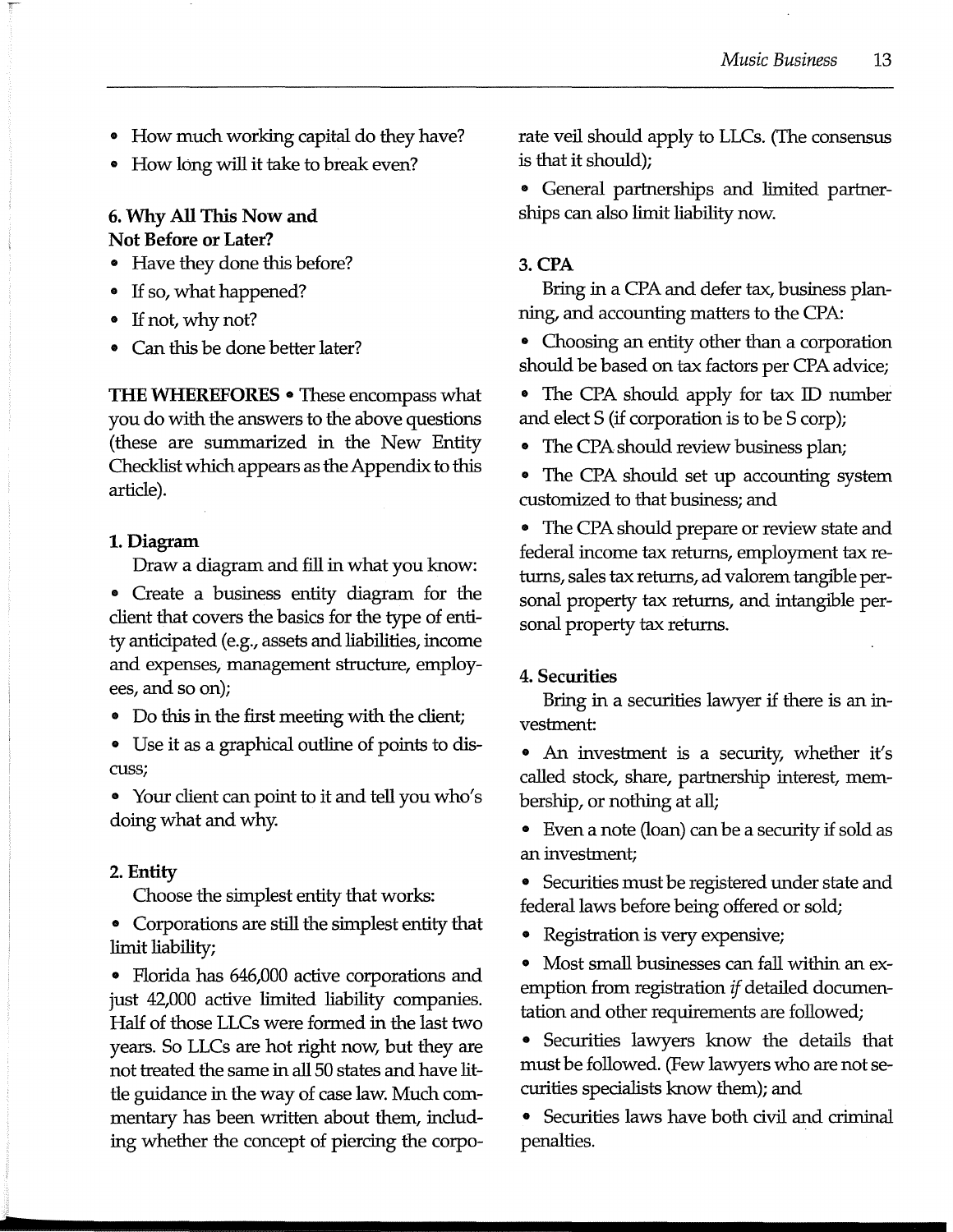#### **5. Owners' Agreement**

Discuss provisions for shareholder agreements, partnership agreements, and LLC operating agreements:

• Partnerships need partnership agreements, and limited liability companies need operating agreements;

• Corporations do not need shareholder agreements, but they are a good way for shareholders to set forth basic agreements such as the right to be elected a director, receive equal compensation, and the like;

• The drafting that goes into an agreement is what makes partnerships and LLCs more expensive than corporations; and

• A well-drawn agreement will reflect the actual understanding of the parties, so it needs to be discussed and reviewed with them.

#### **6. Employment Agreement**

• Discuss and prepare employment agreements for key employees; and

• Discuss and prepare confidentiality and noncompete agreements.

#### **7. Intellectual Property**

Consider trademark registrability when choosing a name and logo:

• Explain trademark laws in general and use of TM for unregistered common law marks and use of ® for federally registered marks;

• Explain copyright law in general and use of ©, whether or not registered;

• Discuss signs, letterhead, and business cards;

• Discuss Web site domain name, copyright and trademark issues; and

• Explain need for work for hire and assignment of copyright agreements with independent contractors.

#### **8. Fictitious Name**

Discuss registration in applicable jurisdictions. If the fictitious name is not to be registered, use exact name including "Inc.," "LLC," "LLP," or "LLLP":

• Florida requires registration of fictitious name with Secretary of State if vary from actual name in any way;

• Some states refer to this as assumed names;

• Registrants in some states need to publish fictitious names in the newspaper.

#### **9. Jurisdictions**

Qualify the entity in other states and countries where business will be done:

• What amounts to "doing business" is a question of state law and varies from state to state;

• Generally having an office or agent in that state triggers a requirement to qualify with that state's Secretary of State; and

• For information on qualifying in all SO states, including forms, see www.secst.com.

#### **10. Real Estate**

Review leases and real estate purchases.

#### **11. Equipment**

Review major equipment purchases and leases.

#### **12.Insurance**

Bring in an insurance agent and discuss coverage limits and exclusions. Coverages to discuss include:

• Business owners' package;

• Property (fire and all risks, flood, plate glass, valuable records, electronic data processing, property of others, transit, foreign);

• Liability (general, products, overseas, foreign, worldwide, environmental, professional [ errors and omissions], owned and non-owned vehicle, umbrella [excess]);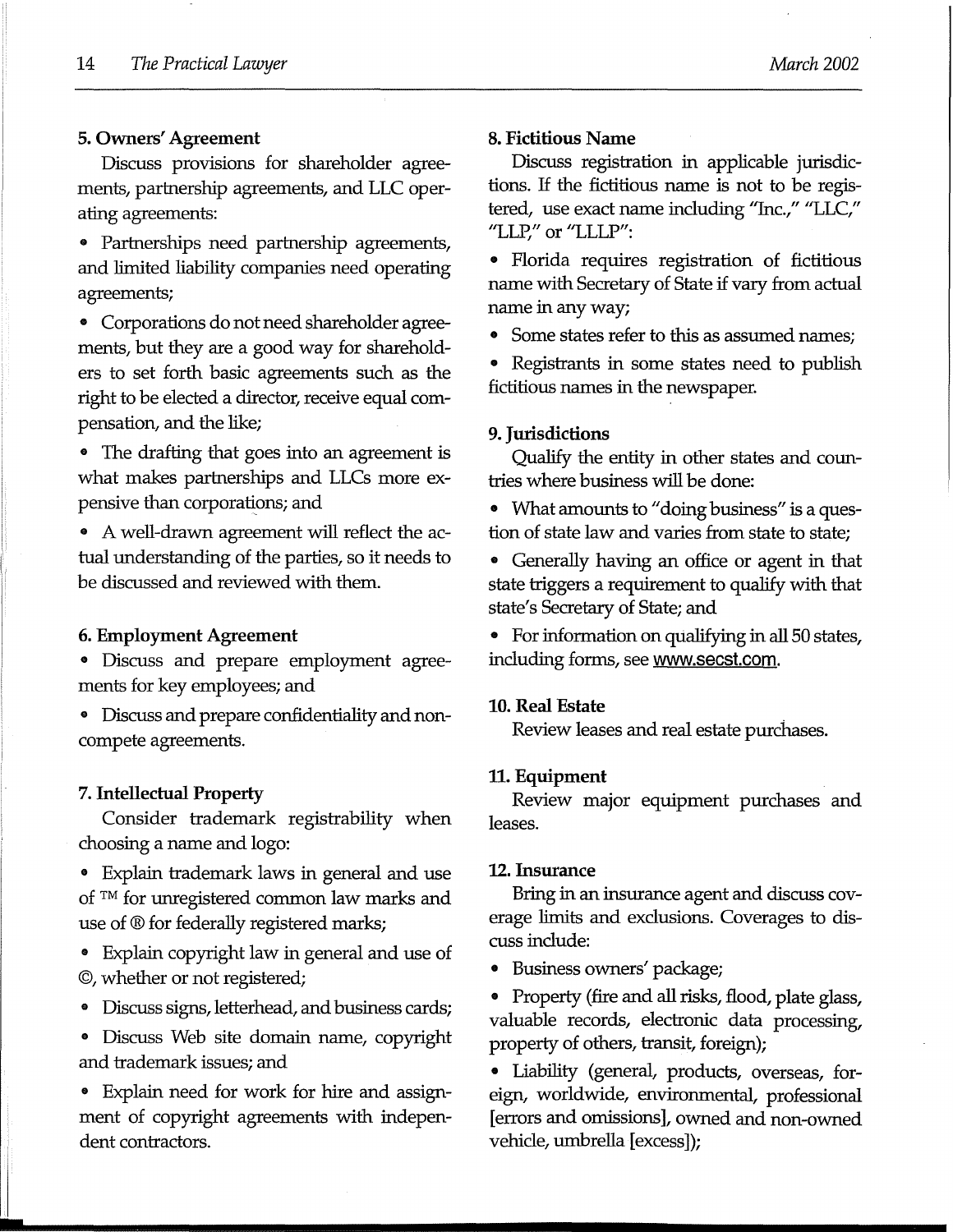• Employees (workers' comp, employee group medical, employee group disability, employee dishonesty, key person life, key person disability); and

• Special (performance and payment bonds, events).

#### **13. Licenses**

Discuss city, county, state, and federal licenses required or desired. Consider local occupational licenses and zoning, including noise ordinances and home occupations.

# **14. Suppliers**

Discuss and review or prepare contracts and relationships with major suppliers.

#### **15. Banks**

Discuss bank accounts, FDIC coverage, sweep accounts, safe deposit boxes, authorized signers, and the like.

# **16. Goods and Services Contracts**

Discuss, prepare, and review contracts for the specific goods and services the entity will produce. This is the primary work that you will do after the entity is formed. Your work will include:

• Drafting form contracts;

- Negotiating deals, and
- Preparing deal contracts.

# **17. Signing Contracts**

Discuss the proper way to sign contracts to avoid personal liability. To avoid liability, be sure to use the words "by" and "as":

*ABC, Inc., a Florida corporation* 

*By: \_\_\_\_\_\_\_\_ \_* 

*John Doe, as its President* 

# **18. Uniform Business Report ("UBR")**

Discuss filing UBRs (annual reports) in applicable jurisdictions. Failure to file may result in personal liability.

# **19.Meetings**

Discuss formalities to be followed such as minutes and meetings.

# **20.** *11CY.A"*

Confirm all of the above in written letters to client, CPA, insurance agent and others; copy your client on all correspondence.

**CONCLUSION•** That's it. Ask eight ''Whos" and six ''Whys," and then do 20 ''Wherefores." The music gods will surely bless you and your client, even if the music stores don't.

**To purchase the online version of this article, go to www.ali-aba.org and click on** II **Articles and Forms Online"**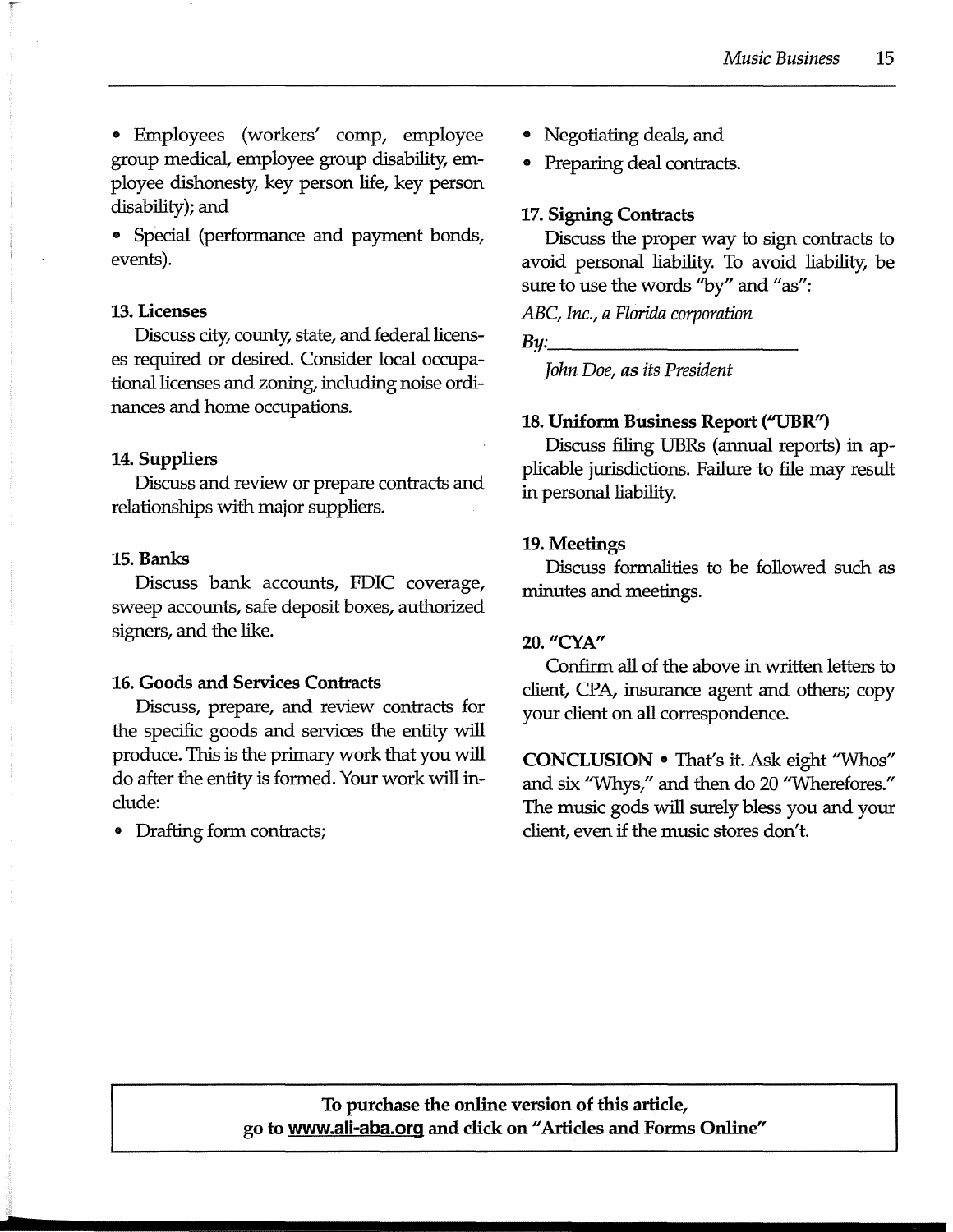$\mathbb{Z}^{\#}$  .

 $\bar{\gamma}$ 

 $\overline{\overline{\xi}}^{\mu}$ 

# **APPENDIX**

# **New Entity Checklist**

| <b>Subject</b><br><b>Ethics</b> | <b>Issues</b><br>Who is the client? Investor? Talent? Intellectual property owner?<br>Multiple clients<br>Conflicts check<br>Engagement letter www.jamesmartinpa.com/pubs.htm                                                                                                                                                            |
|---------------------------------|------------------------------------------------------------------------------------------------------------------------------------------------------------------------------------------------------------------------------------------------------------------------------------------------------------------------------------------|
| Entity                          | Discuss types<br>Discuss jurisdiction                                                                                                                                                                                                                                                                                                    |
| Names and logos                 | Fictitious name<br>Trademark: Common law <sup>™</sup> (no registration required) Federal® (regis-<br>tration required)<br>Copyright: © 2001 John Doe Enterprises, Inc. All rights reserved. (no<br>registration required)<br>Letterhead & business cards —correct spelling; trademark symbol<br>Signs—correct spelling; trademark symbol |
| Licenses                        | City, occupational<br>Business or professional                                                                                                                                                                                                                                                                                           |
| Taxes and<br>accounting         | <b>CPA</b><br>Business plan<br>Accounting system<br>IRS tax ID number<br><b>IRS S election</b><br>Federal & Fla. employment taxes<br>Federal & Fla. income taxes<br>Fla. intangible tax<br>Fla. sales tax<br>County ad valorem tangible tax                                                                                              |
| Insurance                       | Business owners' package<br>Fire and all risks<br>Flood<br>Plate glass<br>Valuable records<br>Electronic data processing<br>Property of others<br>Liability<br>Products liability<br>Professional liability<br>Umbrella liability                                                                                                        |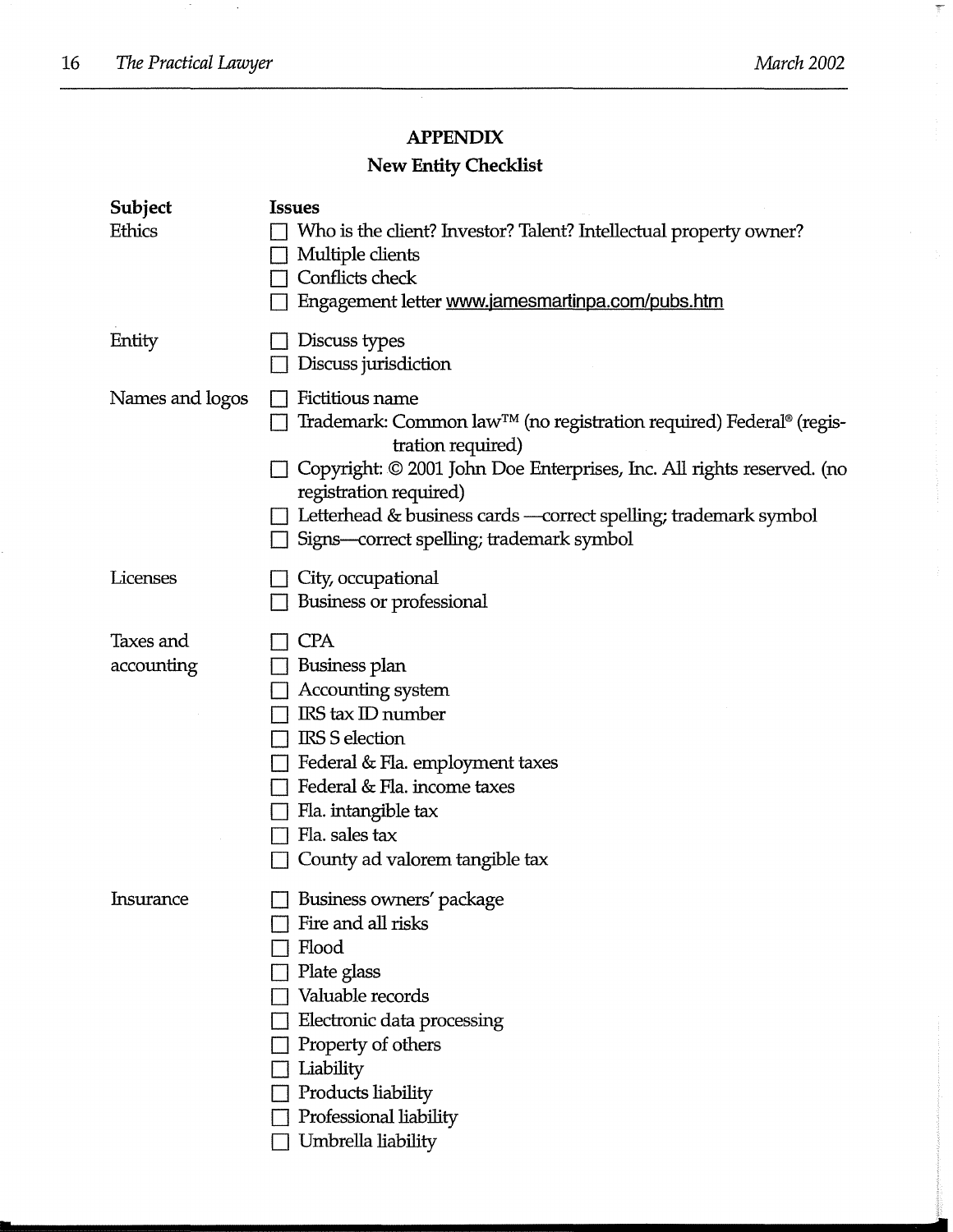|                              | Owned and non-owned vehicle<br>Workers' compensation<br>Employee group medical<br>Employee group disability<br><b>Employee dishonesty</b><br>Transit<br>Foreign<br>Performance and payment bonds<br>Events<br>Key person life<br>Key person disability                                                                                                                                                                                                                                                                                             |
|------------------------------|----------------------------------------------------------------------------------------------------------------------------------------------------------------------------------------------------------------------------------------------------------------------------------------------------------------------------------------------------------------------------------------------------------------------------------------------------------------------------------------------------------------------------------------------------|
| Banks and cash<br>management | Authorized check signers<br>Loan authority<br>Checking account<br>Money market account<br>Repurchase agreements<br>Sweep account<br>Foreign currency exchange<br>Foreign currency forward contracts                                                                                                                                                                                                                                                                                                                                                |
| Office and<br>other space    | Location<br>Lease<br>Term<br>Rent<br>Personal guaranty<br>Option to renew<br>Environmental site assessment Phase 1<br><b>Utilities</b><br>Purchase<br>Legal description<br>$\Box$<br>Price<br>Financing<br>Closing<br>Title insurance<br>Survey<br>Inspection period<br>Environmental site assessment Phase 1<br>Zoning (city)<br>Improvements (state construction lien law if applicable)<br>Water use (water supply authority)<br>Water discharge (regional water management district)<br>Environmental (sound ordinances)<br>Real estate lawyer |

 $\mathcal{A}$